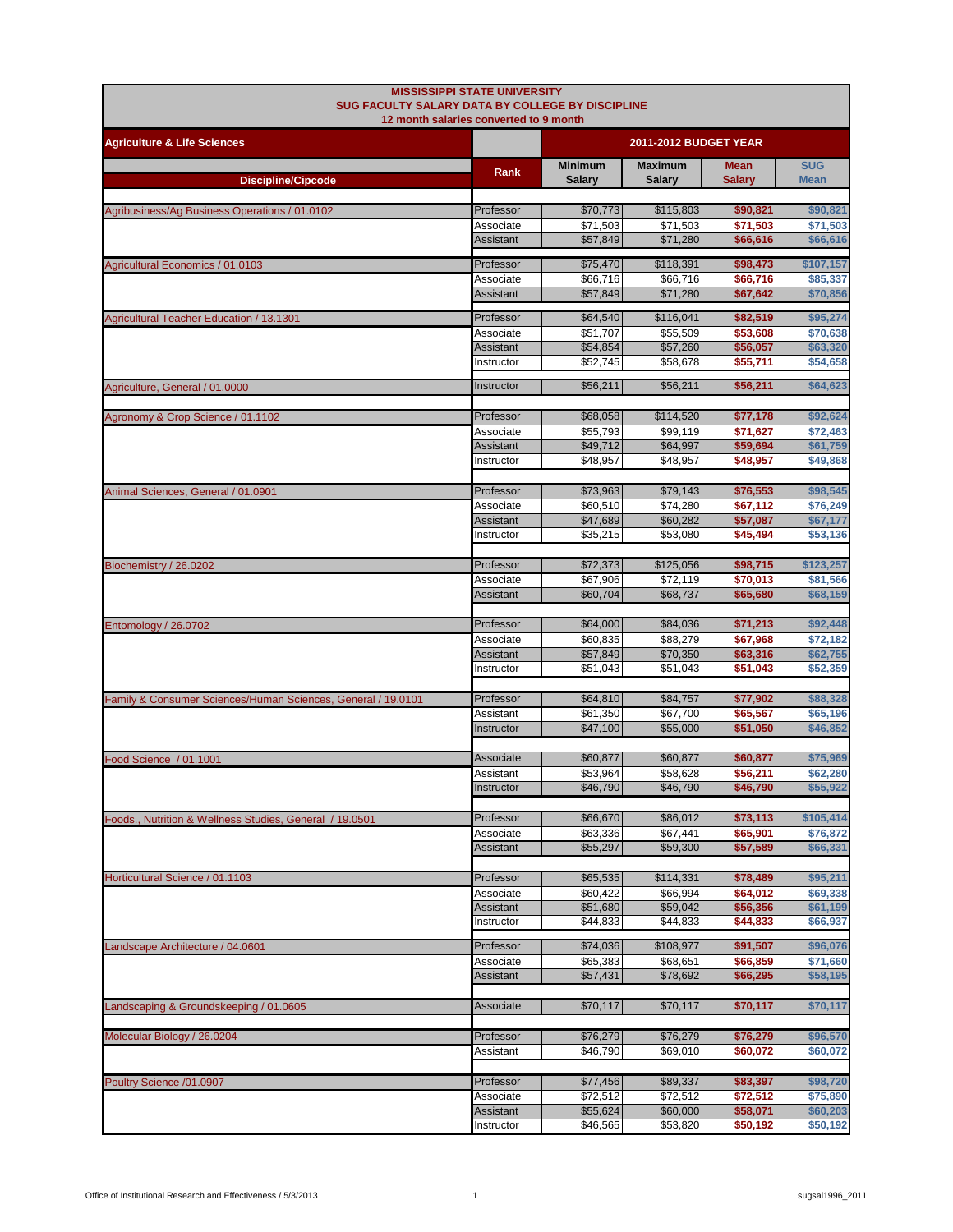| <b>MISSISSIPPI STATE UNIVERSITY</b><br>SUG FACULTY SALARY DATA BY COLLEGE BY DISCIPLINE<br>12 month salaries converted to 9 month |             |                                 |                           |          |           |  |
|-----------------------------------------------------------------------------------------------------------------------------------|-------------|---------------------------------|---------------------------|----------|-----------|--|
| <b>Architecture, Art &amp; Design</b>                                                                                             |             | 2011-2012 BUDGET YEAR           |                           |          |           |  |
| <b>Discipline/Cipcode</b>                                                                                                         | <b>Rank</b> | <b>Minimum</b><br><b>Salary</b> | <b>SUG</b><br><b>Mean</b> |          |           |  |
| Architecture / 04.0201                                                                                                            | Professor   | \$81,552                        | \$81,552                  | \$81,552 | \$105,940 |  |
|                                                                                                                                   | Associate   | \$62,424                        | \$74,554                  | \$70,064 | \$76,701  |  |
|                                                                                                                                   | Assistant   | \$54,080                        | \$61,360                  | \$58,488 | \$64,104  |  |
| Construction Management / 52.2001                                                                                                 | Assistant   | \$74,880                        | \$74,880                  | \$74,880 | \$72,340  |  |
| Interior Architecture / 04.0501                                                                                                   | Associate   | \$70,684                        | \$70,684                  | \$70,684 | \$68,665  |  |
|                                                                                                                                   | Assistant   | \$50,000                        | \$55,000                  | \$52,500 | \$50,300  |  |
|                                                                                                                                   | Instructor  | \$43,800                        | \$43,800                  | \$43,800 | \$43,800  |  |
|                                                                                                                                   |             |                                 |                           |          |           |  |
| Visual & Performing Arts, General / 50.0101                                                                                       | Professor   | \$58,094                        | \$75,368                  | \$62,264 | \$89,329  |  |
|                                                                                                                                   | Associate   | \$50,778                        | \$92,303                  | \$62,309 | \$66,048  |  |
|                                                                                                                                   | Assistant   | \$45,050                        | \$50,470                  | \$47,986 | \$55,209  |  |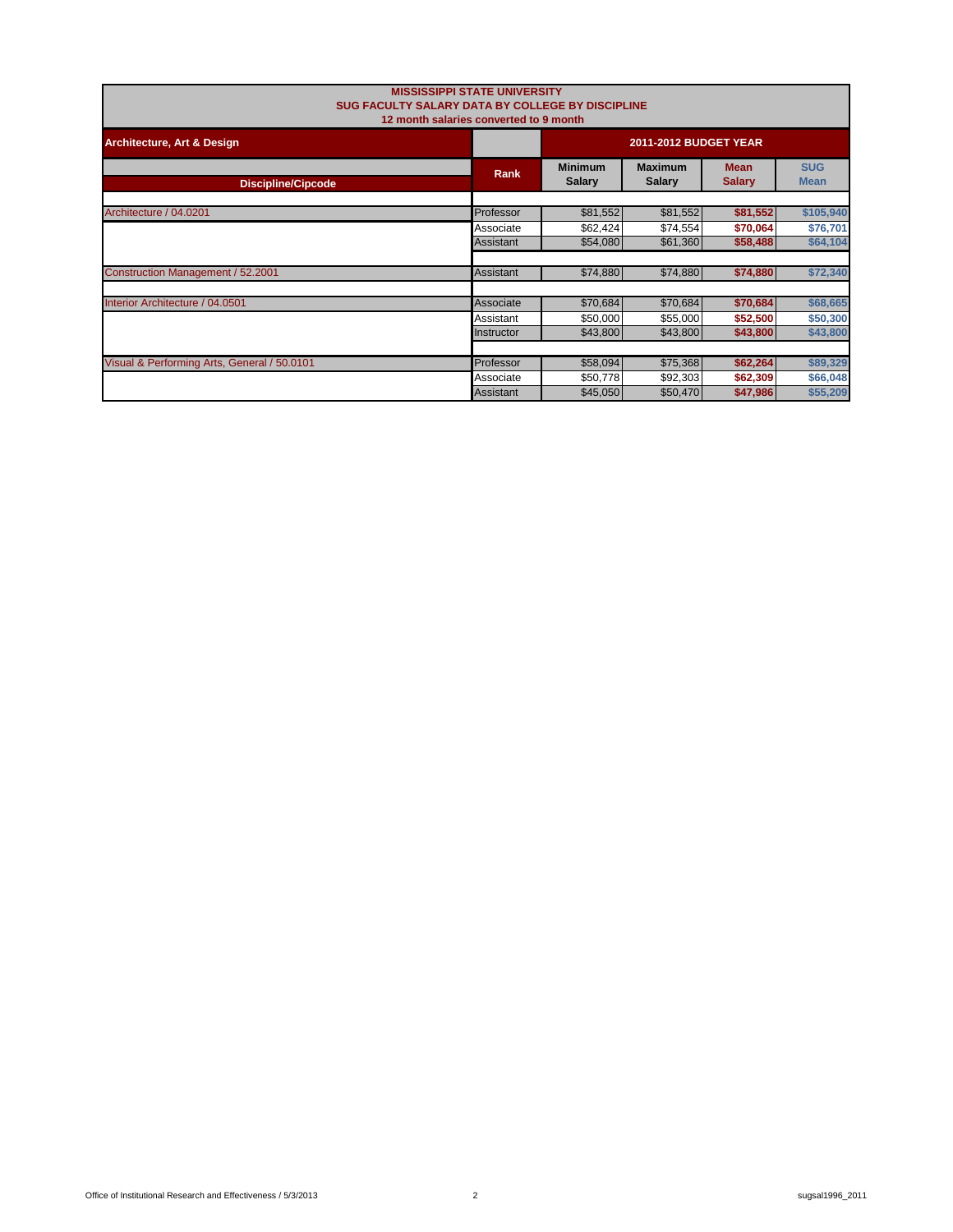| 12 month salaries converted to 9 month<br>2011-2012 BUDGET YEAR<br><b>Arts &amp; Sciences</b><br><b>Maximum</b><br><b>SUG</b><br><b>Minimum</b><br><b>Mean</b><br>Rank<br><b>Salary</b><br><b>Salary</b><br><b>Salary</b><br><b>Mean</b><br><b>Discipline/Cipcode</b><br>Anthropology / 45.0201<br>Professor<br>\$69,983<br>\$98,160<br>\$82,248<br>\$107,672<br>\$62,180<br>\$62,180<br>\$72,407<br>Associate<br>\$62,180<br>\$52,550<br>\$62,285<br>\$64,311<br>\$59,981<br>Assistant<br>Applied Mathematics, General / 27.0301<br>Professor<br>\$720,501<br>\$88,224<br>\$119,101<br>\$124,308<br>\$60,784<br>\$60,784<br>\$60,784<br>\$75,777<br>Assistant<br>Biology/Biological Sciences, General / 26.0101<br>\$93,519<br>Professor<br>\$78,645<br>\$121,653<br>\$111,849<br>\$89,980<br>\$89,980<br>\$89,980<br>Associate<br>\$77,721<br>\$57,200<br>\$60,000<br>\$58,122<br>\$67,374<br>Assistant<br>\$35,000<br>\$45,024<br>\$39,357<br>\$40,588<br>Instructor<br>Chemistry, General / 40.0501<br>Professor<br>\$75,400<br>\$155,205<br>\$106,799<br>\$128,644<br>\$65,100<br>\$73,130<br>\$67,627<br>Associate<br>\$78,515<br>\$71,760<br>\$66,488<br>\$69,787<br>Assistant<br>\$57,200<br>\$46,350<br>\$51,043<br>\$48,646<br>\$46,104<br>Instructor<br>Criminology / 45.0401<br>\$84,000<br>\$84,000<br>\$84,000<br>\$160,780<br>Professor<br>\$64,400<br>\$64,400<br>\$64,400<br>Assistant<br>\$64,049<br>\$65,476<br>English Language & Literature, General / 23.0101<br>Professor<br>\$90,528<br>\$73,878<br>\$101,577<br>\$55,866<br>\$74,277<br>\$59,152<br>\$69,893<br>Associate<br>\$47,025<br>Assistant<br>\$54,080<br>\$49,012<br>\$58,721<br>\$26,828<br>\$31,925<br>Instructor<br>\$46,286<br>\$37,133<br>Foreign Languages & Literatures, General / 16.0101<br>\$82,575<br>\$90,185<br>\$86,380<br>\$90,266<br>Professor<br>\$52,058<br>\$62,500<br>\$55,878<br>\$64,669<br>Associate<br>\$47,295<br>\$50,000<br>\$48,439<br>\$55,228<br>Assistant<br>\$26,000<br>\$33,847<br>\$28,877<br>\$38,841<br>Instructor<br>Geological Earth Sciences/Geosciences / 40.0699<br>\$57,750<br>\$70,535<br>\$70,535<br>Associate<br>\$77,448<br>\$102,086<br>\$102,086<br>\$102,086<br>\$102,086<br>Assistant<br>Geology/Earth Science, General / 40.0601<br>Professor<br>\$81,088<br>\$101,446<br>\$93,776<br>\$115,469<br>\$54,206<br>\$60,370<br>Associate<br>\$64,512<br>\$78,914<br>\$53,656<br>\$56,210<br>\$54,876<br>\$58,195<br>Assistant<br>\$33,800<br>\$52,617<br>\$40,121<br>\$51,926<br>Instructor<br>Professor<br>\$56,571<br>\$121,365<br>\$90,845<br>\$108,021<br>History, General / 54.0101<br>\$70,869<br>Associate<br>\$56,281<br>\$66,118<br>\$62,851<br>\$36,389<br>\$59,360<br>\$55,580<br>\$57,153<br>Assistant<br>\$110,238<br>Mathematics, General / 27.0101<br>\$67,605<br>\$103,034<br>\$80,909<br>Professor<br>\$59,061<br>\$72,321<br>\$75,726<br>\$64,688<br>Associate<br>\$69,254<br>\$46,597<br>\$61,537<br>\$51,737<br>Assistant<br>\$34,000<br>\$35,603<br>\$35,339<br>\$41,596<br>Instructor<br>\$63,946<br>\$57,200<br>\$60,000<br>\$58,500<br>Assistant<br>\$35,020<br>\$35,020<br>\$35,020<br>\$51,875<br>Instructor<br>Philosophy / 38.0101<br>\$69,782<br>\$119,584<br>\$89,489<br>\$102,056<br>Professor<br>\$56,274<br>\$56,274<br>\$64,443<br>\$56,274<br>Associate<br>\$51,000<br>\$53,240<br>\$51,853<br>\$55,936<br>Assistant<br>\$28,560<br>\$29,680<br>\$35,320<br>\$28,933<br>Instructor<br>\$117,329<br>Professor<br>\$72,435<br>\$117,633<br>\$84,822<br>\$71,816<br>\$67,250<br>\$79,301<br>\$64,000<br>Associate<br>\$57,849<br>\$62,355<br>\$60,765<br>\$70,787<br>Assistant<br>\$40,098<br>\$49,127<br>\$44,613<br>\$47,453<br>Instructor<br>\$81,927<br>\$136,471<br>\$109,199<br>\$118,041<br>Professor<br>\$71,075<br>\$71,075<br>\$71,075<br>\$77,640<br>Associate<br>\$56,100<br>\$58,718<br>\$65,031<br>\$60,320<br>Assistant<br>\$38,480<br>\$38,480<br>\$40,059<br>Instructor<br>\$38,480 | SUG FACULTY SALARY DATA BY COLLEGE BY DISCIPLINE  | <b>MISSISSIPPI STATE UNIVERSITY</b> |  |  |  |  |
|-----------------------------------------------------------------------------------------------------------------------------------------------------------------------------------------------------------------------------------------------------------------------------------------------------------------------------------------------------------------------------------------------------------------------------------------------------------------------------------------------------------------------------------------------------------------------------------------------------------------------------------------------------------------------------------------------------------------------------------------------------------------------------------------------------------------------------------------------------------------------------------------------------------------------------------------------------------------------------------------------------------------------------------------------------------------------------------------------------------------------------------------------------------------------------------------------------------------------------------------------------------------------------------------------------------------------------------------------------------------------------------------------------------------------------------------------------------------------------------------------------------------------------------------------------------------------------------------------------------------------------------------------------------------------------------------------------------------------------------------------------------------------------------------------------------------------------------------------------------------------------------------------------------------------------------------------------------------------------------------------------------------------------------------------------------------------------------------------------------------------------------------------------------------------------------------------------------------------------------------------------------------------------------------------------------------------------------------------------------------------------------------------------------------------------------------------------------------------------------------------------------------------------------------------------------------------------------------------------------------------------------------------------------------------------------------------------------------------------------------------------------------------------------------------------------------------------------------------------------------------------------------------------------------------------------------------------------------------------------------------------------------------------------------------------------------------------------------------------------------------------------------------------------------------------------------------------------------------------------------------------------------------------------------------------------------------------------------------------------------------------------------------------------------------------------------------------------------------------------------------------------------------------------------------------------------------------------------------------------------------------------------------------------------------------------------------------------------------------------------------------------------------------------------------------------------------------------------------------------------------------------------------------------------------------------------------------------------------|---------------------------------------------------|-------------------------------------|--|--|--|--|
|                                                                                                                                                                                                                                                                                                                                                                                                                                                                                                                                                                                                                                                                                                                                                                                                                                                                                                                                                                                                                                                                                                                                                                                                                                                                                                                                                                                                                                                                                                                                                                                                                                                                                                                                                                                                                                                                                                                                                                                                                                                                                                                                                                                                                                                                                                                                                                                                                                                                                                                                                                                                                                                                                                                                                                                                                                                                                                                                                                                                                                                                                                                                                                                                                                                                                                                                                                                                                                                                                                                                                                                                                                                                                                                                                                                                                                                                                                                                                                       |                                                   |                                     |  |  |  |  |
|                                                                                                                                                                                                                                                                                                                                                                                                                                                                                                                                                                                                                                                                                                                                                                                                                                                                                                                                                                                                                                                                                                                                                                                                                                                                                                                                                                                                                                                                                                                                                                                                                                                                                                                                                                                                                                                                                                                                                                                                                                                                                                                                                                                                                                                                                                                                                                                                                                                                                                                                                                                                                                                                                                                                                                                                                                                                                                                                                                                                                                                                                                                                                                                                                                                                                                                                                                                                                                                                                                                                                                                                                                                                                                                                                                                                                                                                                                                                                                       |                                                   |                                     |  |  |  |  |
|                                                                                                                                                                                                                                                                                                                                                                                                                                                                                                                                                                                                                                                                                                                                                                                                                                                                                                                                                                                                                                                                                                                                                                                                                                                                                                                                                                                                                                                                                                                                                                                                                                                                                                                                                                                                                                                                                                                                                                                                                                                                                                                                                                                                                                                                                                                                                                                                                                                                                                                                                                                                                                                                                                                                                                                                                                                                                                                                                                                                                                                                                                                                                                                                                                                                                                                                                                                                                                                                                                                                                                                                                                                                                                                                                                                                                                                                                                                                                                       |                                                   |                                     |  |  |  |  |
|                                                                                                                                                                                                                                                                                                                                                                                                                                                                                                                                                                                                                                                                                                                                                                                                                                                                                                                                                                                                                                                                                                                                                                                                                                                                                                                                                                                                                                                                                                                                                                                                                                                                                                                                                                                                                                                                                                                                                                                                                                                                                                                                                                                                                                                                                                                                                                                                                                                                                                                                                                                                                                                                                                                                                                                                                                                                                                                                                                                                                                                                                                                                                                                                                                                                                                                                                                                                                                                                                                                                                                                                                                                                                                                                                                                                                                                                                                                                                                       |                                                   |                                     |  |  |  |  |
|                                                                                                                                                                                                                                                                                                                                                                                                                                                                                                                                                                                                                                                                                                                                                                                                                                                                                                                                                                                                                                                                                                                                                                                                                                                                                                                                                                                                                                                                                                                                                                                                                                                                                                                                                                                                                                                                                                                                                                                                                                                                                                                                                                                                                                                                                                                                                                                                                                                                                                                                                                                                                                                                                                                                                                                                                                                                                                                                                                                                                                                                                                                                                                                                                                                                                                                                                                                                                                                                                                                                                                                                                                                                                                                                                                                                                                                                                                                                                                       |                                                   |                                     |  |  |  |  |
|                                                                                                                                                                                                                                                                                                                                                                                                                                                                                                                                                                                                                                                                                                                                                                                                                                                                                                                                                                                                                                                                                                                                                                                                                                                                                                                                                                                                                                                                                                                                                                                                                                                                                                                                                                                                                                                                                                                                                                                                                                                                                                                                                                                                                                                                                                                                                                                                                                                                                                                                                                                                                                                                                                                                                                                                                                                                                                                                                                                                                                                                                                                                                                                                                                                                                                                                                                                                                                                                                                                                                                                                                                                                                                                                                                                                                                                                                                                                                                       |                                                   |                                     |  |  |  |  |
|                                                                                                                                                                                                                                                                                                                                                                                                                                                                                                                                                                                                                                                                                                                                                                                                                                                                                                                                                                                                                                                                                                                                                                                                                                                                                                                                                                                                                                                                                                                                                                                                                                                                                                                                                                                                                                                                                                                                                                                                                                                                                                                                                                                                                                                                                                                                                                                                                                                                                                                                                                                                                                                                                                                                                                                                                                                                                                                                                                                                                                                                                                                                                                                                                                                                                                                                                                                                                                                                                                                                                                                                                                                                                                                                                                                                                                                                                                                                                                       |                                                   |                                     |  |  |  |  |
|                                                                                                                                                                                                                                                                                                                                                                                                                                                                                                                                                                                                                                                                                                                                                                                                                                                                                                                                                                                                                                                                                                                                                                                                                                                                                                                                                                                                                                                                                                                                                                                                                                                                                                                                                                                                                                                                                                                                                                                                                                                                                                                                                                                                                                                                                                                                                                                                                                                                                                                                                                                                                                                                                                                                                                                                                                                                                                                                                                                                                                                                                                                                                                                                                                                                                                                                                                                                                                                                                                                                                                                                                                                                                                                                                                                                                                                                                                                                                                       |                                                   |                                     |  |  |  |  |
|                                                                                                                                                                                                                                                                                                                                                                                                                                                                                                                                                                                                                                                                                                                                                                                                                                                                                                                                                                                                                                                                                                                                                                                                                                                                                                                                                                                                                                                                                                                                                                                                                                                                                                                                                                                                                                                                                                                                                                                                                                                                                                                                                                                                                                                                                                                                                                                                                                                                                                                                                                                                                                                                                                                                                                                                                                                                                                                                                                                                                                                                                                                                                                                                                                                                                                                                                                                                                                                                                                                                                                                                                                                                                                                                                                                                                                                                                                                                                                       |                                                   |                                     |  |  |  |  |
|                                                                                                                                                                                                                                                                                                                                                                                                                                                                                                                                                                                                                                                                                                                                                                                                                                                                                                                                                                                                                                                                                                                                                                                                                                                                                                                                                                                                                                                                                                                                                                                                                                                                                                                                                                                                                                                                                                                                                                                                                                                                                                                                                                                                                                                                                                                                                                                                                                                                                                                                                                                                                                                                                                                                                                                                                                                                                                                                                                                                                                                                                                                                                                                                                                                                                                                                                                                                                                                                                                                                                                                                                                                                                                                                                                                                                                                                                                                                                                       |                                                   |                                     |  |  |  |  |
|                                                                                                                                                                                                                                                                                                                                                                                                                                                                                                                                                                                                                                                                                                                                                                                                                                                                                                                                                                                                                                                                                                                                                                                                                                                                                                                                                                                                                                                                                                                                                                                                                                                                                                                                                                                                                                                                                                                                                                                                                                                                                                                                                                                                                                                                                                                                                                                                                                                                                                                                                                                                                                                                                                                                                                                                                                                                                                                                                                                                                                                                                                                                                                                                                                                                                                                                                                                                                                                                                                                                                                                                                                                                                                                                                                                                                                                                                                                                                                       |                                                   |                                     |  |  |  |  |
|                                                                                                                                                                                                                                                                                                                                                                                                                                                                                                                                                                                                                                                                                                                                                                                                                                                                                                                                                                                                                                                                                                                                                                                                                                                                                                                                                                                                                                                                                                                                                                                                                                                                                                                                                                                                                                                                                                                                                                                                                                                                                                                                                                                                                                                                                                                                                                                                                                                                                                                                                                                                                                                                                                                                                                                                                                                                                                                                                                                                                                                                                                                                                                                                                                                                                                                                                                                                                                                                                                                                                                                                                                                                                                                                                                                                                                                                                                                                                                       |                                                   |                                     |  |  |  |  |
|                                                                                                                                                                                                                                                                                                                                                                                                                                                                                                                                                                                                                                                                                                                                                                                                                                                                                                                                                                                                                                                                                                                                                                                                                                                                                                                                                                                                                                                                                                                                                                                                                                                                                                                                                                                                                                                                                                                                                                                                                                                                                                                                                                                                                                                                                                                                                                                                                                                                                                                                                                                                                                                                                                                                                                                                                                                                                                                                                                                                                                                                                                                                                                                                                                                                                                                                                                                                                                                                                                                                                                                                                                                                                                                                                                                                                                                                                                                                                                       |                                                   |                                     |  |  |  |  |
|                                                                                                                                                                                                                                                                                                                                                                                                                                                                                                                                                                                                                                                                                                                                                                                                                                                                                                                                                                                                                                                                                                                                                                                                                                                                                                                                                                                                                                                                                                                                                                                                                                                                                                                                                                                                                                                                                                                                                                                                                                                                                                                                                                                                                                                                                                                                                                                                                                                                                                                                                                                                                                                                                                                                                                                                                                                                                                                                                                                                                                                                                                                                                                                                                                                                                                                                                                                                                                                                                                                                                                                                                                                                                                                                                                                                                                                                                                                                                                       |                                                   |                                     |  |  |  |  |
|                                                                                                                                                                                                                                                                                                                                                                                                                                                                                                                                                                                                                                                                                                                                                                                                                                                                                                                                                                                                                                                                                                                                                                                                                                                                                                                                                                                                                                                                                                                                                                                                                                                                                                                                                                                                                                                                                                                                                                                                                                                                                                                                                                                                                                                                                                                                                                                                                                                                                                                                                                                                                                                                                                                                                                                                                                                                                                                                                                                                                                                                                                                                                                                                                                                                                                                                                                                                                                                                                                                                                                                                                                                                                                                                                                                                                                                                                                                                                                       |                                                   |                                     |  |  |  |  |
|                                                                                                                                                                                                                                                                                                                                                                                                                                                                                                                                                                                                                                                                                                                                                                                                                                                                                                                                                                                                                                                                                                                                                                                                                                                                                                                                                                                                                                                                                                                                                                                                                                                                                                                                                                                                                                                                                                                                                                                                                                                                                                                                                                                                                                                                                                                                                                                                                                                                                                                                                                                                                                                                                                                                                                                                                                                                                                                                                                                                                                                                                                                                                                                                                                                                                                                                                                                                                                                                                                                                                                                                                                                                                                                                                                                                                                                                                                                                                                       |                                                   |                                     |  |  |  |  |
|                                                                                                                                                                                                                                                                                                                                                                                                                                                                                                                                                                                                                                                                                                                                                                                                                                                                                                                                                                                                                                                                                                                                                                                                                                                                                                                                                                                                                                                                                                                                                                                                                                                                                                                                                                                                                                                                                                                                                                                                                                                                                                                                                                                                                                                                                                                                                                                                                                                                                                                                                                                                                                                                                                                                                                                                                                                                                                                                                                                                                                                                                                                                                                                                                                                                                                                                                                                                                                                                                                                                                                                                                                                                                                                                                                                                                                                                                                                                                                       |                                                   |                                     |  |  |  |  |
|                                                                                                                                                                                                                                                                                                                                                                                                                                                                                                                                                                                                                                                                                                                                                                                                                                                                                                                                                                                                                                                                                                                                                                                                                                                                                                                                                                                                                                                                                                                                                                                                                                                                                                                                                                                                                                                                                                                                                                                                                                                                                                                                                                                                                                                                                                                                                                                                                                                                                                                                                                                                                                                                                                                                                                                                                                                                                                                                                                                                                                                                                                                                                                                                                                                                                                                                                                                                                                                                                                                                                                                                                                                                                                                                                                                                                                                                                                                                                                       |                                                   |                                     |  |  |  |  |
|                                                                                                                                                                                                                                                                                                                                                                                                                                                                                                                                                                                                                                                                                                                                                                                                                                                                                                                                                                                                                                                                                                                                                                                                                                                                                                                                                                                                                                                                                                                                                                                                                                                                                                                                                                                                                                                                                                                                                                                                                                                                                                                                                                                                                                                                                                                                                                                                                                                                                                                                                                                                                                                                                                                                                                                                                                                                                                                                                                                                                                                                                                                                                                                                                                                                                                                                                                                                                                                                                                                                                                                                                                                                                                                                                                                                                                                                                                                                                                       |                                                   |                                     |  |  |  |  |
|                                                                                                                                                                                                                                                                                                                                                                                                                                                                                                                                                                                                                                                                                                                                                                                                                                                                                                                                                                                                                                                                                                                                                                                                                                                                                                                                                                                                                                                                                                                                                                                                                                                                                                                                                                                                                                                                                                                                                                                                                                                                                                                                                                                                                                                                                                                                                                                                                                                                                                                                                                                                                                                                                                                                                                                                                                                                                                                                                                                                                                                                                                                                                                                                                                                                                                                                                                                                                                                                                                                                                                                                                                                                                                                                                                                                                                                                                                                                                                       |                                                   |                                     |  |  |  |  |
|                                                                                                                                                                                                                                                                                                                                                                                                                                                                                                                                                                                                                                                                                                                                                                                                                                                                                                                                                                                                                                                                                                                                                                                                                                                                                                                                                                                                                                                                                                                                                                                                                                                                                                                                                                                                                                                                                                                                                                                                                                                                                                                                                                                                                                                                                                                                                                                                                                                                                                                                                                                                                                                                                                                                                                                                                                                                                                                                                                                                                                                                                                                                                                                                                                                                                                                                                                                                                                                                                                                                                                                                                                                                                                                                                                                                                                                                                                                                                                       |                                                   |                                     |  |  |  |  |
|                                                                                                                                                                                                                                                                                                                                                                                                                                                                                                                                                                                                                                                                                                                                                                                                                                                                                                                                                                                                                                                                                                                                                                                                                                                                                                                                                                                                                                                                                                                                                                                                                                                                                                                                                                                                                                                                                                                                                                                                                                                                                                                                                                                                                                                                                                                                                                                                                                                                                                                                                                                                                                                                                                                                                                                                                                                                                                                                                                                                                                                                                                                                                                                                                                                                                                                                                                                                                                                                                                                                                                                                                                                                                                                                                                                                                                                                                                                                                                       |                                                   |                                     |  |  |  |  |
|                                                                                                                                                                                                                                                                                                                                                                                                                                                                                                                                                                                                                                                                                                                                                                                                                                                                                                                                                                                                                                                                                                                                                                                                                                                                                                                                                                                                                                                                                                                                                                                                                                                                                                                                                                                                                                                                                                                                                                                                                                                                                                                                                                                                                                                                                                                                                                                                                                                                                                                                                                                                                                                                                                                                                                                                                                                                                                                                                                                                                                                                                                                                                                                                                                                                                                                                                                                                                                                                                                                                                                                                                                                                                                                                                                                                                                                                                                                                                                       |                                                   |                                     |  |  |  |  |
|                                                                                                                                                                                                                                                                                                                                                                                                                                                                                                                                                                                                                                                                                                                                                                                                                                                                                                                                                                                                                                                                                                                                                                                                                                                                                                                                                                                                                                                                                                                                                                                                                                                                                                                                                                                                                                                                                                                                                                                                                                                                                                                                                                                                                                                                                                                                                                                                                                                                                                                                                                                                                                                                                                                                                                                                                                                                                                                                                                                                                                                                                                                                                                                                                                                                                                                                                                                                                                                                                                                                                                                                                                                                                                                                                                                                                                                                                                                                                                       |                                                   |                                     |  |  |  |  |
|                                                                                                                                                                                                                                                                                                                                                                                                                                                                                                                                                                                                                                                                                                                                                                                                                                                                                                                                                                                                                                                                                                                                                                                                                                                                                                                                                                                                                                                                                                                                                                                                                                                                                                                                                                                                                                                                                                                                                                                                                                                                                                                                                                                                                                                                                                                                                                                                                                                                                                                                                                                                                                                                                                                                                                                                                                                                                                                                                                                                                                                                                                                                                                                                                                                                                                                                                                                                                                                                                                                                                                                                                                                                                                                                                                                                                                                                                                                                                                       |                                                   |                                     |  |  |  |  |
|                                                                                                                                                                                                                                                                                                                                                                                                                                                                                                                                                                                                                                                                                                                                                                                                                                                                                                                                                                                                                                                                                                                                                                                                                                                                                                                                                                                                                                                                                                                                                                                                                                                                                                                                                                                                                                                                                                                                                                                                                                                                                                                                                                                                                                                                                                                                                                                                                                                                                                                                                                                                                                                                                                                                                                                                                                                                                                                                                                                                                                                                                                                                                                                                                                                                                                                                                                                                                                                                                                                                                                                                                                                                                                                                                                                                                                                                                                                                                                       |                                                   |                                     |  |  |  |  |
|                                                                                                                                                                                                                                                                                                                                                                                                                                                                                                                                                                                                                                                                                                                                                                                                                                                                                                                                                                                                                                                                                                                                                                                                                                                                                                                                                                                                                                                                                                                                                                                                                                                                                                                                                                                                                                                                                                                                                                                                                                                                                                                                                                                                                                                                                                                                                                                                                                                                                                                                                                                                                                                                                                                                                                                                                                                                                                                                                                                                                                                                                                                                                                                                                                                                                                                                                                                                                                                                                                                                                                                                                                                                                                                                                                                                                                                                                                                                                                       |                                                   |                                     |  |  |  |  |
|                                                                                                                                                                                                                                                                                                                                                                                                                                                                                                                                                                                                                                                                                                                                                                                                                                                                                                                                                                                                                                                                                                                                                                                                                                                                                                                                                                                                                                                                                                                                                                                                                                                                                                                                                                                                                                                                                                                                                                                                                                                                                                                                                                                                                                                                                                                                                                                                                                                                                                                                                                                                                                                                                                                                                                                                                                                                                                                                                                                                                                                                                                                                                                                                                                                                                                                                                                                                                                                                                                                                                                                                                                                                                                                                                                                                                                                                                                                                                                       |                                                   |                                     |  |  |  |  |
|                                                                                                                                                                                                                                                                                                                                                                                                                                                                                                                                                                                                                                                                                                                                                                                                                                                                                                                                                                                                                                                                                                                                                                                                                                                                                                                                                                                                                                                                                                                                                                                                                                                                                                                                                                                                                                                                                                                                                                                                                                                                                                                                                                                                                                                                                                                                                                                                                                                                                                                                                                                                                                                                                                                                                                                                                                                                                                                                                                                                                                                                                                                                                                                                                                                                                                                                                                                                                                                                                                                                                                                                                                                                                                                                                                                                                                                                                                                                                                       |                                                   |                                     |  |  |  |  |
|                                                                                                                                                                                                                                                                                                                                                                                                                                                                                                                                                                                                                                                                                                                                                                                                                                                                                                                                                                                                                                                                                                                                                                                                                                                                                                                                                                                                                                                                                                                                                                                                                                                                                                                                                                                                                                                                                                                                                                                                                                                                                                                                                                                                                                                                                                                                                                                                                                                                                                                                                                                                                                                                                                                                                                                                                                                                                                                                                                                                                                                                                                                                                                                                                                                                                                                                                                                                                                                                                                                                                                                                                                                                                                                                                                                                                                                                                                                                                                       |                                                   |                                     |  |  |  |  |
|                                                                                                                                                                                                                                                                                                                                                                                                                                                                                                                                                                                                                                                                                                                                                                                                                                                                                                                                                                                                                                                                                                                                                                                                                                                                                                                                                                                                                                                                                                                                                                                                                                                                                                                                                                                                                                                                                                                                                                                                                                                                                                                                                                                                                                                                                                                                                                                                                                                                                                                                                                                                                                                                                                                                                                                                                                                                                                                                                                                                                                                                                                                                                                                                                                                                                                                                                                                                                                                                                                                                                                                                                                                                                                                                                                                                                                                                                                                                                                       |                                                   |                                     |  |  |  |  |
|                                                                                                                                                                                                                                                                                                                                                                                                                                                                                                                                                                                                                                                                                                                                                                                                                                                                                                                                                                                                                                                                                                                                                                                                                                                                                                                                                                                                                                                                                                                                                                                                                                                                                                                                                                                                                                                                                                                                                                                                                                                                                                                                                                                                                                                                                                                                                                                                                                                                                                                                                                                                                                                                                                                                                                                                                                                                                                                                                                                                                                                                                                                                                                                                                                                                                                                                                                                                                                                                                                                                                                                                                                                                                                                                                                                                                                                                                                                                                                       |                                                   |                                     |  |  |  |  |
|                                                                                                                                                                                                                                                                                                                                                                                                                                                                                                                                                                                                                                                                                                                                                                                                                                                                                                                                                                                                                                                                                                                                                                                                                                                                                                                                                                                                                                                                                                                                                                                                                                                                                                                                                                                                                                                                                                                                                                                                                                                                                                                                                                                                                                                                                                                                                                                                                                                                                                                                                                                                                                                                                                                                                                                                                                                                                                                                                                                                                                                                                                                                                                                                                                                                                                                                                                                                                                                                                                                                                                                                                                                                                                                                                                                                                                                                                                                                                                       |                                                   |                                     |  |  |  |  |
|                                                                                                                                                                                                                                                                                                                                                                                                                                                                                                                                                                                                                                                                                                                                                                                                                                                                                                                                                                                                                                                                                                                                                                                                                                                                                                                                                                                                                                                                                                                                                                                                                                                                                                                                                                                                                                                                                                                                                                                                                                                                                                                                                                                                                                                                                                                                                                                                                                                                                                                                                                                                                                                                                                                                                                                                                                                                                                                                                                                                                                                                                                                                                                                                                                                                                                                                                                                                                                                                                                                                                                                                                                                                                                                                                                                                                                                                                                                                                                       |                                                   |                                     |  |  |  |  |
|                                                                                                                                                                                                                                                                                                                                                                                                                                                                                                                                                                                                                                                                                                                                                                                                                                                                                                                                                                                                                                                                                                                                                                                                                                                                                                                                                                                                                                                                                                                                                                                                                                                                                                                                                                                                                                                                                                                                                                                                                                                                                                                                                                                                                                                                                                                                                                                                                                                                                                                                                                                                                                                                                                                                                                                                                                                                                                                                                                                                                                                                                                                                                                                                                                                                                                                                                                                                                                                                                                                                                                                                                                                                                                                                                                                                                                                                                                                                                                       |                                                   |                                     |  |  |  |  |
|                                                                                                                                                                                                                                                                                                                                                                                                                                                                                                                                                                                                                                                                                                                                                                                                                                                                                                                                                                                                                                                                                                                                                                                                                                                                                                                                                                                                                                                                                                                                                                                                                                                                                                                                                                                                                                                                                                                                                                                                                                                                                                                                                                                                                                                                                                                                                                                                                                                                                                                                                                                                                                                                                                                                                                                                                                                                                                                                                                                                                                                                                                                                                                                                                                                                                                                                                                                                                                                                                                                                                                                                                                                                                                                                                                                                                                                                                                                                                                       |                                                   |                                     |  |  |  |  |
|                                                                                                                                                                                                                                                                                                                                                                                                                                                                                                                                                                                                                                                                                                                                                                                                                                                                                                                                                                                                                                                                                                                                                                                                                                                                                                                                                                                                                                                                                                                                                                                                                                                                                                                                                                                                                                                                                                                                                                                                                                                                                                                                                                                                                                                                                                                                                                                                                                                                                                                                                                                                                                                                                                                                                                                                                                                                                                                                                                                                                                                                                                                                                                                                                                                                                                                                                                                                                                                                                                                                                                                                                                                                                                                                                                                                                                                                                                                                                                       |                                                   |                                     |  |  |  |  |
|                                                                                                                                                                                                                                                                                                                                                                                                                                                                                                                                                                                                                                                                                                                                                                                                                                                                                                                                                                                                                                                                                                                                                                                                                                                                                                                                                                                                                                                                                                                                                                                                                                                                                                                                                                                                                                                                                                                                                                                                                                                                                                                                                                                                                                                                                                                                                                                                                                                                                                                                                                                                                                                                                                                                                                                                                                                                                                                                                                                                                                                                                                                                                                                                                                                                                                                                                                                                                                                                                                                                                                                                                                                                                                                                                                                                                                                                                                                                                                       |                                                   |                                     |  |  |  |  |
|                                                                                                                                                                                                                                                                                                                                                                                                                                                                                                                                                                                                                                                                                                                                                                                                                                                                                                                                                                                                                                                                                                                                                                                                                                                                                                                                                                                                                                                                                                                                                                                                                                                                                                                                                                                                                                                                                                                                                                                                                                                                                                                                                                                                                                                                                                                                                                                                                                                                                                                                                                                                                                                                                                                                                                                                                                                                                                                                                                                                                                                                                                                                                                                                                                                                                                                                                                                                                                                                                                                                                                                                                                                                                                                                                                                                                                                                                                                                                                       |                                                   |                                     |  |  |  |  |
|                                                                                                                                                                                                                                                                                                                                                                                                                                                                                                                                                                                                                                                                                                                                                                                                                                                                                                                                                                                                                                                                                                                                                                                                                                                                                                                                                                                                                                                                                                                                                                                                                                                                                                                                                                                                                                                                                                                                                                                                                                                                                                                                                                                                                                                                                                                                                                                                                                                                                                                                                                                                                                                                                                                                                                                                                                                                                                                                                                                                                                                                                                                                                                                                                                                                                                                                                                                                                                                                                                                                                                                                                                                                                                                                                                                                                                                                                                                                                                       | Medical Microbiology & Bacteriology / 26.0503     |                                     |  |  |  |  |
|                                                                                                                                                                                                                                                                                                                                                                                                                                                                                                                                                                                                                                                                                                                                                                                                                                                                                                                                                                                                                                                                                                                                                                                                                                                                                                                                                                                                                                                                                                                                                                                                                                                                                                                                                                                                                                                                                                                                                                                                                                                                                                                                                                                                                                                                                                                                                                                                                                                                                                                                                                                                                                                                                                                                                                                                                                                                                                                                                                                                                                                                                                                                                                                                                                                                                                                                                                                                                                                                                                                                                                                                                                                                                                                                                                                                                                                                                                                                                                       |                                                   |                                     |  |  |  |  |
|                                                                                                                                                                                                                                                                                                                                                                                                                                                                                                                                                                                                                                                                                                                                                                                                                                                                                                                                                                                                                                                                                                                                                                                                                                                                                                                                                                                                                                                                                                                                                                                                                                                                                                                                                                                                                                                                                                                                                                                                                                                                                                                                                                                                                                                                                                                                                                                                                                                                                                                                                                                                                                                                                                                                                                                                                                                                                                                                                                                                                                                                                                                                                                                                                                                                                                                                                                                                                                                                                                                                                                                                                                                                                                                                                                                                                                                                                                                                                                       |                                                   |                                     |  |  |  |  |
|                                                                                                                                                                                                                                                                                                                                                                                                                                                                                                                                                                                                                                                                                                                                                                                                                                                                                                                                                                                                                                                                                                                                                                                                                                                                                                                                                                                                                                                                                                                                                                                                                                                                                                                                                                                                                                                                                                                                                                                                                                                                                                                                                                                                                                                                                                                                                                                                                                                                                                                                                                                                                                                                                                                                                                                                                                                                                                                                                                                                                                                                                                                                                                                                                                                                                                                                                                                                                                                                                                                                                                                                                                                                                                                                                                                                                                                                                                                                                                       |                                                   |                                     |  |  |  |  |
|                                                                                                                                                                                                                                                                                                                                                                                                                                                                                                                                                                                                                                                                                                                                                                                                                                                                                                                                                                                                                                                                                                                                                                                                                                                                                                                                                                                                                                                                                                                                                                                                                                                                                                                                                                                                                                                                                                                                                                                                                                                                                                                                                                                                                                                                                                                                                                                                                                                                                                                                                                                                                                                                                                                                                                                                                                                                                                                                                                                                                                                                                                                                                                                                                                                                                                                                                                                                                                                                                                                                                                                                                                                                                                                                                                                                                                                                                                                                                                       |                                                   |                                     |  |  |  |  |
|                                                                                                                                                                                                                                                                                                                                                                                                                                                                                                                                                                                                                                                                                                                                                                                                                                                                                                                                                                                                                                                                                                                                                                                                                                                                                                                                                                                                                                                                                                                                                                                                                                                                                                                                                                                                                                                                                                                                                                                                                                                                                                                                                                                                                                                                                                                                                                                                                                                                                                                                                                                                                                                                                                                                                                                                                                                                                                                                                                                                                                                                                                                                                                                                                                                                                                                                                                                                                                                                                                                                                                                                                                                                                                                                                                                                                                                                                                                                                                       |                                                   |                                     |  |  |  |  |
|                                                                                                                                                                                                                                                                                                                                                                                                                                                                                                                                                                                                                                                                                                                                                                                                                                                                                                                                                                                                                                                                                                                                                                                                                                                                                                                                                                                                                                                                                                                                                                                                                                                                                                                                                                                                                                                                                                                                                                                                                                                                                                                                                                                                                                                                                                                                                                                                                                                                                                                                                                                                                                                                                                                                                                                                                                                                                                                                                                                                                                                                                                                                                                                                                                                                                                                                                                                                                                                                                                                                                                                                                                                                                                                                                                                                                                                                                                                                                                       | Physics, General / 40.0801                        |                                     |  |  |  |  |
|                                                                                                                                                                                                                                                                                                                                                                                                                                                                                                                                                                                                                                                                                                                                                                                                                                                                                                                                                                                                                                                                                                                                                                                                                                                                                                                                                                                                                                                                                                                                                                                                                                                                                                                                                                                                                                                                                                                                                                                                                                                                                                                                                                                                                                                                                                                                                                                                                                                                                                                                                                                                                                                                                                                                                                                                                                                                                                                                                                                                                                                                                                                                                                                                                                                                                                                                                                                                                                                                                                                                                                                                                                                                                                                                                                                                                                                                                                                                                                       |                                                   |                                     |  |  |  |  |
|                                                                                                                                                                                                                                                                                                                                                                                                                                                                                                                                                                                                                                                                                                                                                                                                                                                                                                                                                                                                                                                                                                                                                                                                                                                                                                                                                                                                                                                                                                                                                                                                                                                                                                                                                                                                                                                                                                                                                                                                                                                                                                                                                                                                                                                                                                                                                                                                                                                                                                                                                                                                                                                                                                                                                                                                                                                                                                                                                                                                                                                                                                                                                                                                                                                                                                                                                                                                                                                                                                                                                                                                                                                                                                                                                                                                                                                                                                                                                                       |                                                   |                                     |  |  |  |  |
|                                                                                                                                                                                                                                                                                                                                                                                                                                                                                                                                                                                                                                                                                                                                                                                                                                                                                                                                                                                                                                                                                                                                                                                                                                                                                                                                                                                                                                                                                                                                                                                                                                                                                                                                                                                                                                                                                                                                                                                                                                                                                                                                                                                                                                                                                                                                                                                                                                                                                                                                                                                                                                                                                                                                                                                                                                                                                                                                                                                                                                                                                                                                                                                                                                                                                                                                                                                                                                                                                                                                                                                                                                                                                                                                                                                                                                                                                                                                                                       |                                                   |                                     |  |  |  |  |
|                                                                                                                                                                                                                                                                                                                                                                                                                                                                                                                                                                                                                                                                                                                                                                                                                                                                                                                                                                                                                                                                                                                                                                                                                                                                                                                                                                                                                                                                                                                                                                                                                                                                                                                                                                                                                                                                                                                                                                                                                                                                                                                                                                                                                                                                                                                                                                                                                                                                                                                                                                                                                                                                                                                                                                                                                                                                                                                                                                                                                                                                                                                                                                                                                                                                                                                                                                                                                                                                                                                                                                                                                                                                                                                                                                                                                                                                                                                                                                       | Political Science & Government, General / 45.1001 |                                     |  |  |  |  |
|                                                                                                                                                                                                                                                                                                                                                                                                                                                                                                                                                                                                                                                                                                                                                                                                                                                                                                                                                                                                                                                                                                                                                                                                                                                                                                                                                                                                                                                                                                                                                                                                                                                                                                                                                                                                                                                                                                                                                                                                                                                                                                                                                                                                                                                                                                                                                                                                                                                                                                                                                                                                                                                                                                                                                                                                                                                                                                                                                                                                                                                                                                                                                                                                                                                                                                                                                                                                                                                                                                                                                                                                                                                                                                                                                                                                                                                                                                                                                                       |                                                   |                                     |  |  |  |  |
|                                                                                                                                                                                                                                                                                                                                                                                                                                                                                                                                                                                                                                                                                                                                                                                                                                                                                                                                                                                                                                                                                                                                                                                                                                                                                                                                                                                                                                                                                                                                                                                                                                                                                                                                                                                                                                                                                                                                                                                                                                                                                                                                                                                                                                                                                                                                                                                                                                                                                                                                                                                                                                                                                                                                                                                                                                                                                                                                                                                                                                                                                                                                                                                                                                                                                                                                                                                                                                                                                                                                                                                                                                                                                                                                                                                                                                                                                                                                                                       |                                                   |                                     |  |  |  |  |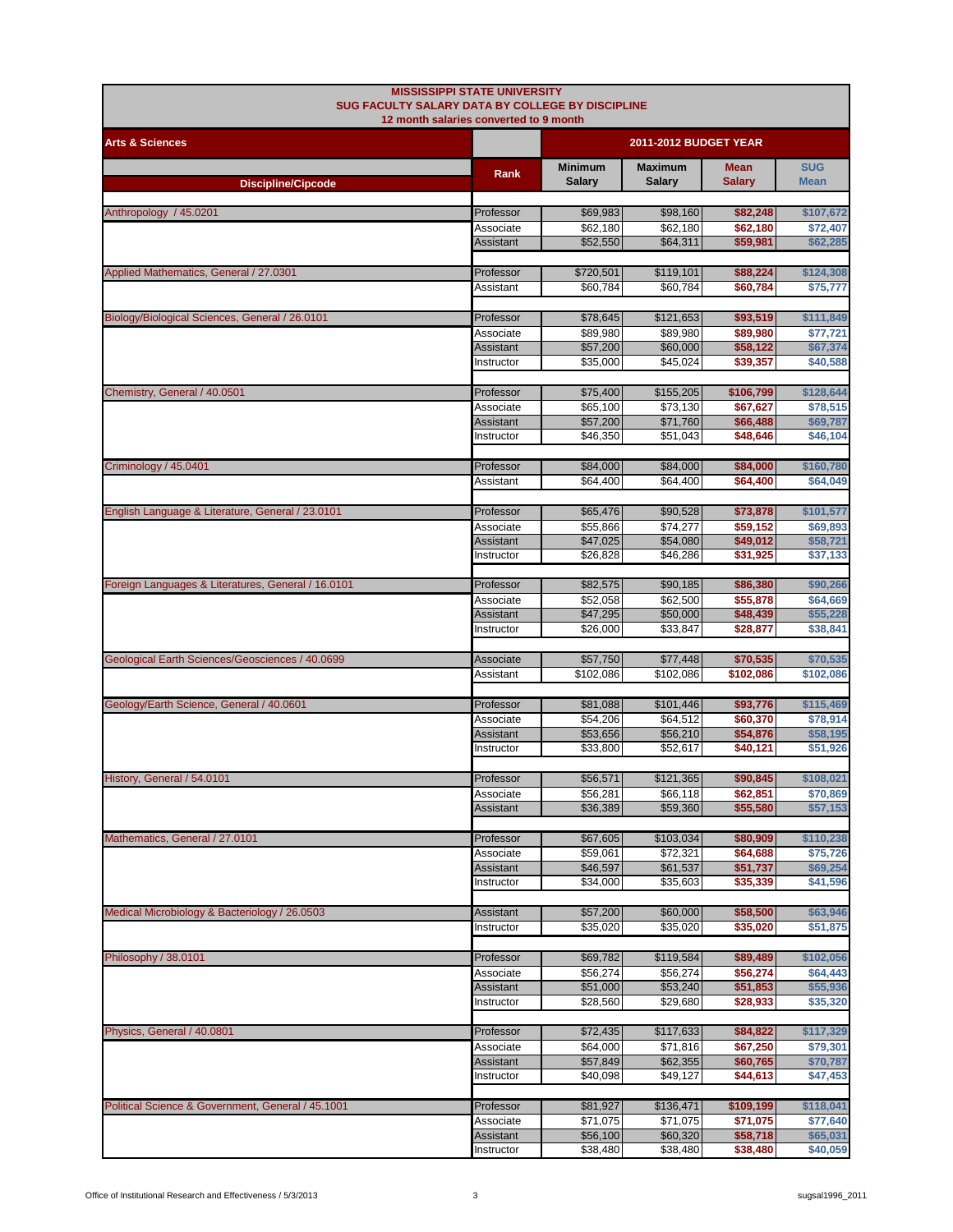| <b>MISSISSIPPI STATE UNIVERSITY</b><br>SUG FACULTY SALARY DATA BY COLLEGE BY DISCIPLINE<br>12 month salaries converted to 9 month |                  |                                 |                                 |                              |                           |
|-----------------------------------------------------------------------------------------------------------------------------------|------------------|---------------------------------|---------------------------------|------------------------------|---------------------------|
| <b>Arts &amp; Sciences</b>                                                                                                        |                  |                                 | 2011-2012 BUDGET YEAR           |                              |                           |
| <b>Discipline/Cipcode</b>                                                                                                         | <b>Rank</b>      | <b>Minimum</b><br><b>Salary</b> | <b>Maximum</b><br><b>Salary</b> | <b>Mean</b><br><b>Salary</b> | <b>SUG</b><br><b>Mean</b> |
| Psychology, General / 42.0101                                                                                                     | Professor        | \$89,948                        | \$93,949                        | \$92,058                     | \$121,137                 |
|                                                                                                                                   | Associate        | \$65,725                        | \$72,137                        | \$67,777                     | \$75,500                  |
|                                                                                                                                   | <b>Assistant</b> | \$49,080                        | \$59,857                        | \$57,017                     | \$66,654                  |
|                                                                                                                                   | Instructor       | \$35,700                        | \$36,884                        | \$36,169                     | \$45,216                  |
|                                                                                                                                   |                  |                                 |                                 |                              |                           |
| Public Administration / 44.0401                                                                                                   | Professor        | \$105,953                       | \$110,594                       | \$108,273                    | \$137,460                 |
|                                                                                                                                   | Associate        | \$70,958                        | \$77,081                        | \$74,020                     | \$96,800                  |
|                                                                                                                                   | <b>Assistant</b> | \$57,090                        | \$58,352                        | \$57,620                     | \$77,106                  |
|                                                                                                                                   | Instructor       | \$35,113                        | \$65,113                        | \$65,113                     | \$95,135                  |
|                                                                                                                                   |                  |                                 |                                 |                              |                           |
| Social Work / 44.0701                                                                                                             | Professor        | \$81,120                        | \$81,120                        | \$81,120                     | \$112,427                 |
|                                                                                                                                   | Assistant        | \$56,000                        | \$56,000                        | \$56,000                     | \$60,708                  |
|                                                                                                                                   |                  |                                 |                                 |                              |                           |
| Sociology / 45.1101                                                                                                               | Professor        | \$88,210                        | \$90,798                        | \$89,504                     | \$115,129                 |
|                                                                                                                                   | Associate        | \$67,100                        | \$90,185                        | \$78,642                     | \$72,832                  |
|                                                                                                                                   | Assistant        | \$61,675                        | \$73,007                        | \$65,740                     | \$65,031                  |
|                                                                                                                                   |                  |                                 |                                 |                              |                           |
| Speech Communication & Rhetoric / 09.0101                                                                                         | Professor        | \$67,029                        | \$106,215                       | \$84,683                     | \$101,870                 |
|                                                                                                                                   | Associate        | \$60,400                        | \$82.093                        | \$66,752                     | \$72,335                  |
|                                                                                                                                   | Assistant        | \$5,600                         | \$5,916                         | \$57,499                     | \$61,093                  |
|                                                                                                                                   | Instructor       | \$33,735                        | \$46,280                        | \$38,207                     | \$39,409                  |
|                                                                                                                                   |                  |                                 |                                 |                              |                           |
| Statistics, General / 27.0501                                                                                                     | Associate        | \$59,950                        | \$73,500                        | \$65,271                     | \$82,436                  |
|                                                                                                                                   | Assistant        | \$61,000                        | \$62,701                        | \$62,055                     | \$77,350                  |
|                                                                                                                                   |                  |                                 |                                 |                              |                           |
| Systems Science & Theory / 30.0601                                                                                                | Professor        | \$104,536                       | \$108,680                       | \$106,608                    | \$106,608                 |
|                                                                                                                                   | Associate        | \$66,895                        | \$66,895                        | \$66,895                     | \$66,895                  |
|                                                                                                                                   | Assistant        | \$57,260                        | \$63,600                        | \$60,351                     | \$60,351                  |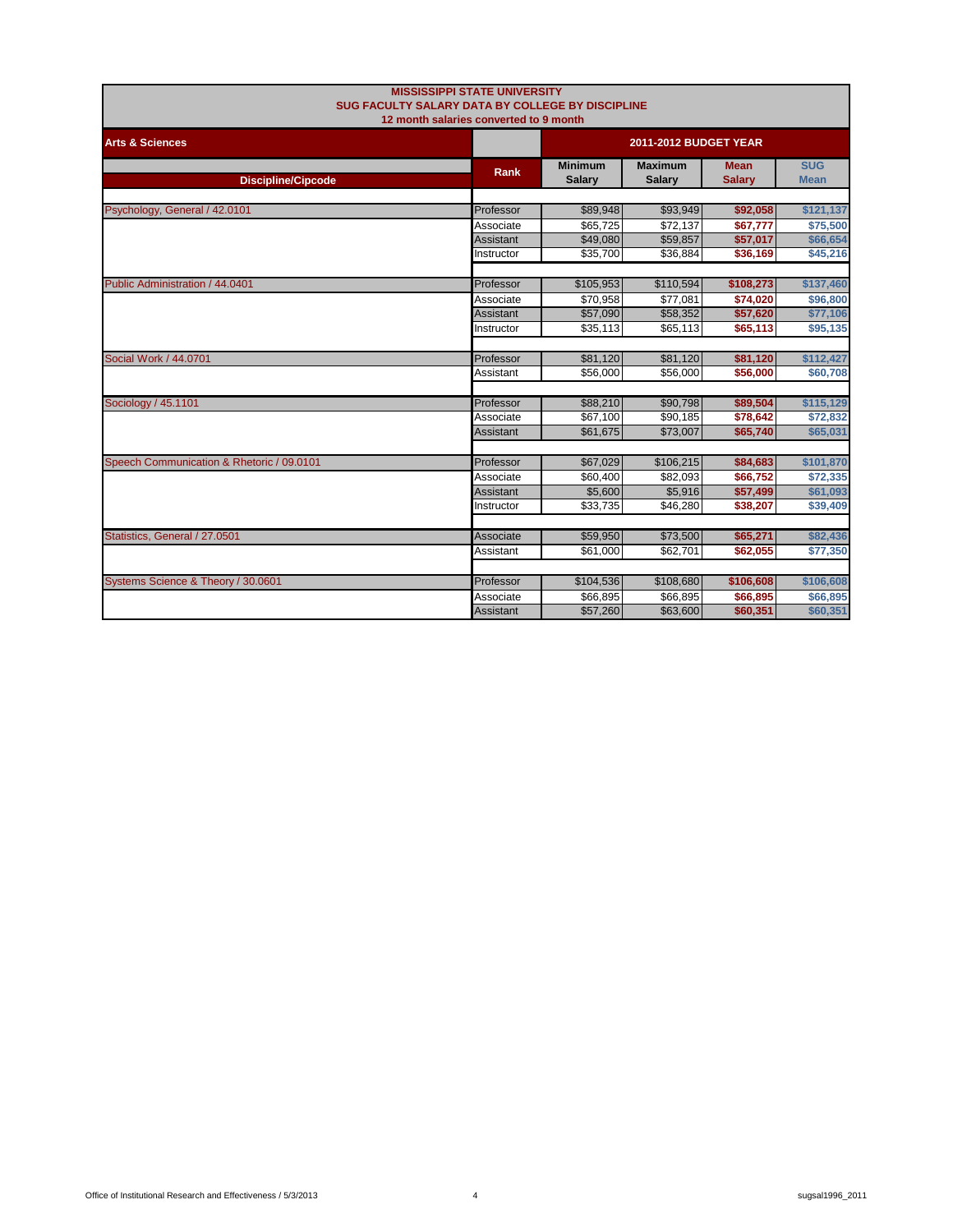| <b>MISSISSIPPI STATE UNIVERSITY</b><br>SUG FACULTY SALARY DATA BY COLLEGE BY DISCIPLINE<br>12 month salaries converted to 9 month |                        |                                 |                                 |                              |                           |  |
|-----------------------------------------------------------------------------------------------------------------------------------|------------------------|---------------------------------|---------------------------------|------------------------------|---------------------------|--|
| <b>Business</b>                                                                                                                   |                        |                                 | <b>2011-2012 BUDGET YEAR</b>    |                              |                           |  |
| <b>Discipline/Cipcode</b>                                                                                                         | <b>Rank</b>            | <b>Minimum</b><br><b>Salary</b> | <b>Maximum</b><br><b>Salary</b> | <b>Mean</b><br><b>Salary</b> | <b>SUG</b><br><b>Mean</b> |  |
| <b>Accounting / 52.0301</b>                                                                                                       | Associate              | \$94,766                        | \$123,782                       | \$104,924                    | \$140,782                 |  |
|                                                                                                                                   | Assistant              | \$119,428                       | \$130,000                       | \$124,714                    | \$152,152                 |  |
|                                                                                                                                   | Instructor             | \$65,000                        | \$65,000                        | \$65,000                     | \$68,483                  |  |
| Business Administration & Management, General / 52.0201                                                                           | Professor              | \$112,008                       | \$135,233                       | \$123,335                    | \$181,923                 |  |
|                                                                                                                                   | Associate              | \$89,257                        | \$89,257                        | \$89,257                     | \$136,867                 |  |
|                                                                                                                                   | Assistant              | \$105,000                       | \$111,180                       | \$106,575                    | \$130,731                 |  |
|                                                                                                                                   | Instructor             | \$45,262                        | \$61,200                        | \$53,687                     | \$67,671                  |  |
| Business/Commerce, General / 52.0101                                                                                              | Professor              | \$117,500                       | \$165,000                       | \$141,250                    | \$180,087                 |  |
|                                                                                                                                   | Associate              | \$144,850                       | \$158,312                       | \$151,581                    | \$142,223                 |  |
|                                                                                                                                   | <b>Assistant</b>       | \$135,000                       | \$135,000                       | \$135,000                    | \$139,878                 |  |
|                                                                                                                                   | Instructor             | \$52,025                        | \$52,025                        | \$52,025                     | \$63,081                  |  |
|                                                                                                                                   |                        |                                 |                                 |                              |                           |  |
| Business/Managerial Economics / 52.0601                                                                                           | Professor              | \$85,850                        | \$85,850                        | \$85,850                     | \$134,710                 |  |
|                                                                                                                                   | Associate<br>Assistant | \$77,380<br>\$85,000            | \$85,300<br>\$85,000            | \$80,177<br>\$85,000         | \$93,641<br>\$95,028      |  |
|                                                                                                                                   | Instructor             | \$55,825                        | \$55,825                        | \$55,825                     | \$55,634                  |  |
|                                                                                                                                   |                        |                                 |                                 |                              |                           |  |
| Finance, General / 52.0801                                                                                                        | Assistant              | \$132,500                       | \$132,500                       | \$132,500                    | \$155,528                 |  |
|                                                                                                                                   | Instructor             | \$88,500                        | \$88,500                        | \$88,500                     | \$78,917                  |  |
| <b>Insurance / 52.1701</b>                                                                                                        | Assistant              | \$125,000                       | \$125,000                       | \$125,000                    | \$110,720                 |  |
|                                                                                                                                   | Instructor             | \$50,500                        | \$50,500                        | \$50,500                     | \$50,500                  |  |
|                                                                                                                                   |                        |                                 |                                 |                              |                           |  |
| Management Information Systems, General / 52.1201                                                                                 | Professor              | \$132,216                       | \$155,074                       | \$143,645                    | \$186,787                 |  |
|                                                                                                                                   | Associate              | \$111,768                       | \$114,465                       | \$113,117                    | \$128,382                 |  |
|                                                                                                                                   | <b>Assistant</b>       | \$110,250                       | \$110,250                       | \$110,250                    | \$127,046                 |  |
|                                                                                                                                   | Instructor             | \$50,000                        | \$50,000                        | \$50,000                     | \$53,890                  |  |
| Marketing/Marketing Management, General / 52.1401                                                                                 | Professor              | \$79,315                        | \$120,632                       | \$105,412                    | \$172,112                 |  |
|                                                                                                                                   | Associate              | $\overline{$}102,811$           | \$123.558                       | \$113.357                    | \$130.513                 |  |
|                                                                                                                                   | Assistant              | \$78,000                        | \$110,390                       | \$94,195                     | \$124,449                 |  |
|                                                                                                                                   | Instructor             | \$43,350                        | \$52,250                        | \$48,648                     | \$64,008                  |  |
|                                                                                                                                   |                        |                                 |                                 |                              |                           |  |
| <b>Taxation / 52.1601</b>                                                                                                         | Professor              | \$112,662                       | \$112,662                       | \$1,112,662                  | \$112,662                 |  |
|                                                                                                                                   | Assistant              | \$130,000                       | \$130,000                       | \$130,000                    | \$130,000                 |  |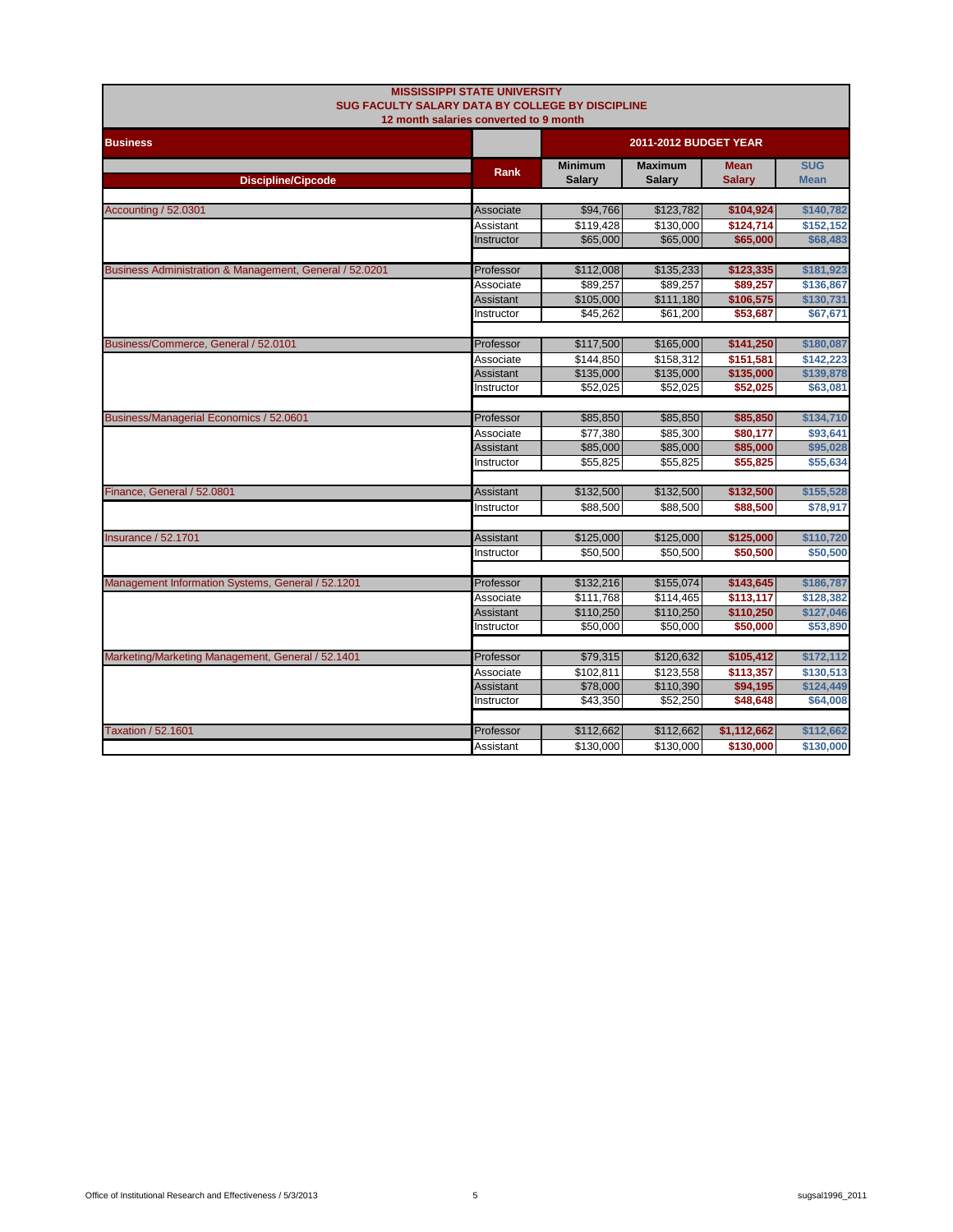| <b>MISSISSIPPI STATE UNIVERSITY</b><br>SUG FACULTY SALARY DATA BY COLLEGE BY DISCIPLINE |                                        |                                 |                                 |                              |                           |
|-----------------------------------------------------------------------------------------|----------------------------------------|---------------------------------|---------------------------------|------------------------------|---------------------------|
|                                                                                         | 12 month salaries converted to 9 month |                                 |                                 |                              |                           |
| <b>Education</b>                                                                        |                                        |                                 | 2011-2012 BUDGET YEAR           |                              |                           |
| <b>Discipline/Cipcode</b>                                                               | Rank                                   | <b>Minimum</b><br><b>Salary</b> | <b>Maximum</b><br><b>Salary</b> | <b>Mean</b><br><b>Salary</b> | <b>SUG</b><br><b>Mean</b> |
| Business Teacher Education / 13.1303                                                    | Assistant                              | \$55,608                        | \$55,608                        | \$55,608                     | \$55,746                  |
| Community College Education / 13.0407                                                   | Associate                              | \$65,017                        | \$85,054                        | \$75,036                     | \$75,036                  |
|                                                                                         | Assistant                              | \$56,282                        | \$56,282                        | \$56,282                     | \$56,282                  |
|                                                                                         | Instructor                             | \$30,869                        | \$30,869                        | \$30,869                     | \$30,869                  |
| Counselor Education / 13.1101                                                           | Professor                              | \$76,210                        | \$99,109                        | \$85,300                     | \$100,980                 |
|                                                                                         | Associate                              | \$60,513                        | \$60,936                        | \$60,725                     | \$70,229                  |
|                                                                                         | Assistant                              | \$52,000                        | \$57,200                        | \$53,842                     | \$62,606                  |
|                                                                                         | Instructor                             | \$43,680                        | \$99,109                        | \$63,933                     | \$44,589                  |
| Education, General / 13.0101                                                            | Professor                              | \$70,488                        | \$82,754                        | \$76,621                     | \$111,454                 |
|                                                                                         | Associate                              | \$60,407                        | \$61,593                        | \$61,000                     | \$73,978                  |
|                                                                                         |                                        |                                 |                                 |                              | \$73.742                  |
| Educational Leadership & Administration / 13.0401                                       | Associate<br>Assistant                 | \$66,924<br>\$60,073            | \$66,924<br>\$60,073            | \$66,924<br>\$60,073         | \$62,235                  |
|                                                                                         |                                        |                                 |                                 |                              |                           |
| Educational Psychology / 42.2806                                                        | Professor                              | \$90,769                        | \$94,000                        | \$92,385                     | \$102,370                 |
|                                                                                         | Associate                              | \$60,198                        | \$62,820                        | \$61,270                     | \$69,580                  |
|                                                                                         | Assistant                              | \$47,240                        | \$69,960                        | \$55,560                     | \$59,902                  |
|                                                                                         | Instructor                             | \$48,141                        | \$48,141                        | \$48,141                     | \$46,680                  |
| Elementary & Middle School Administration / 13.0408                                     | Professor                              | \$80,160                        | \$80,160                        | \$80,160                     | \$80,160                  |
|                                                                                         | Associate                              | \$63,259                        | \$97,689                        | \$80,474                     | \$80,474                  |
|                                                                                         | Assistant                              | \$48,867                        | \$53,000                        | \$51,622                     | \$51,622                  |
| Elementary Education / 13.1202                                                          | Professor                              | \$77,137                        | \$95,706                        | \$86,422                     | \$95,055                  |
|                                                                                         | Associate                              | \$60,318                        | \$67,600                        | \$62,956                     | \$67,038                  |
|                                                                                         | Assistant                              | \$53,550                        | \$53,550                        | \$53,550                     | \$57,279                  |
|                                                                                         | Instructor                             | \$42,000                        | \$47,007                        | \$44,975                     | \$45,722                  |
| Music / 50.0901                                                                         |                                        |                                 |                                 |                              |                           |
|                                                                                         | Professor<br>Associate                 | \$60,528<br>\$52,572            | \$98,719<br>\$54,517            | \$72,463<br>\$53,420         | \$90,582<br>\$65,321      |
|                                                                                         | Assistant                              | \$42,000                        | \$64,000                        | \$50,848                     | \$54,746                  |
|                                                                                         | Instructor                             | \$39,082                        | \$63,852                        | \$49,560                     | \$45,672                  |
|                                                                                         |                                        |                                 |                                 |                              |                           |
| Physical Education & Coaching / 13.1314                                                 | Professor                              | \$69,306                        | \$97,833                        | \$83,569                     | \$93,309                  |
|                                                                                         | Associate<br>Assistant                 | \$60,150<br>\$52,000            | \$61,650<br>\$58,520            | \$60,900<br>\$55,621         | \$69,464<br>\$57,326      |
|                                                                                         | Instructor                             | \$32,725                        | \$45,000                        | \$38,636                     | \$44,149                  |
|                                                                                         |                                        |                                 |                                 |                              |                           |
| Secondary Education / 13.1205                                                           | Professor                              | \$70,460                        | \$70,947                        | \$70,704                     | \$89,874                  |
|                                                                                         | Associate                              | \$60,902                        | \$61,079                        | \$60,991                     | \$68,912                  |
|                                                                                         | Instructor                             | \$33,848                        | \$46,120                        | \$39,883                     | \$39,883                  |
| Special Education & Teaching / 13.1001                                                  | Professor                              | \$72,420                        | \$72,855                        | \$72,638                     | \$104,072                 |
|                                                                                         |                                        |                                 |                                 |                              |                           |
| Teacher Education, Specific Subject Areas, Other / 13.1399                              | Professor                              | \$79,220                        | \$98,160                        | \$90,324                     | \$102,966                 |
|                                                                                         | Associate                              | \$59,356                        | \$61,937                        | \$60,773                     | \$68,142                  |
|                                                                                         | Assistant<br>Instructor                | \$51,295<br>\$35,730            | \$60,134<br>\$48,672            | \$55,343<br>\$41,333         | \$60,452<br>\$41,333      |
|                                                                                         |                                        |                                 |                                 |                              |                           |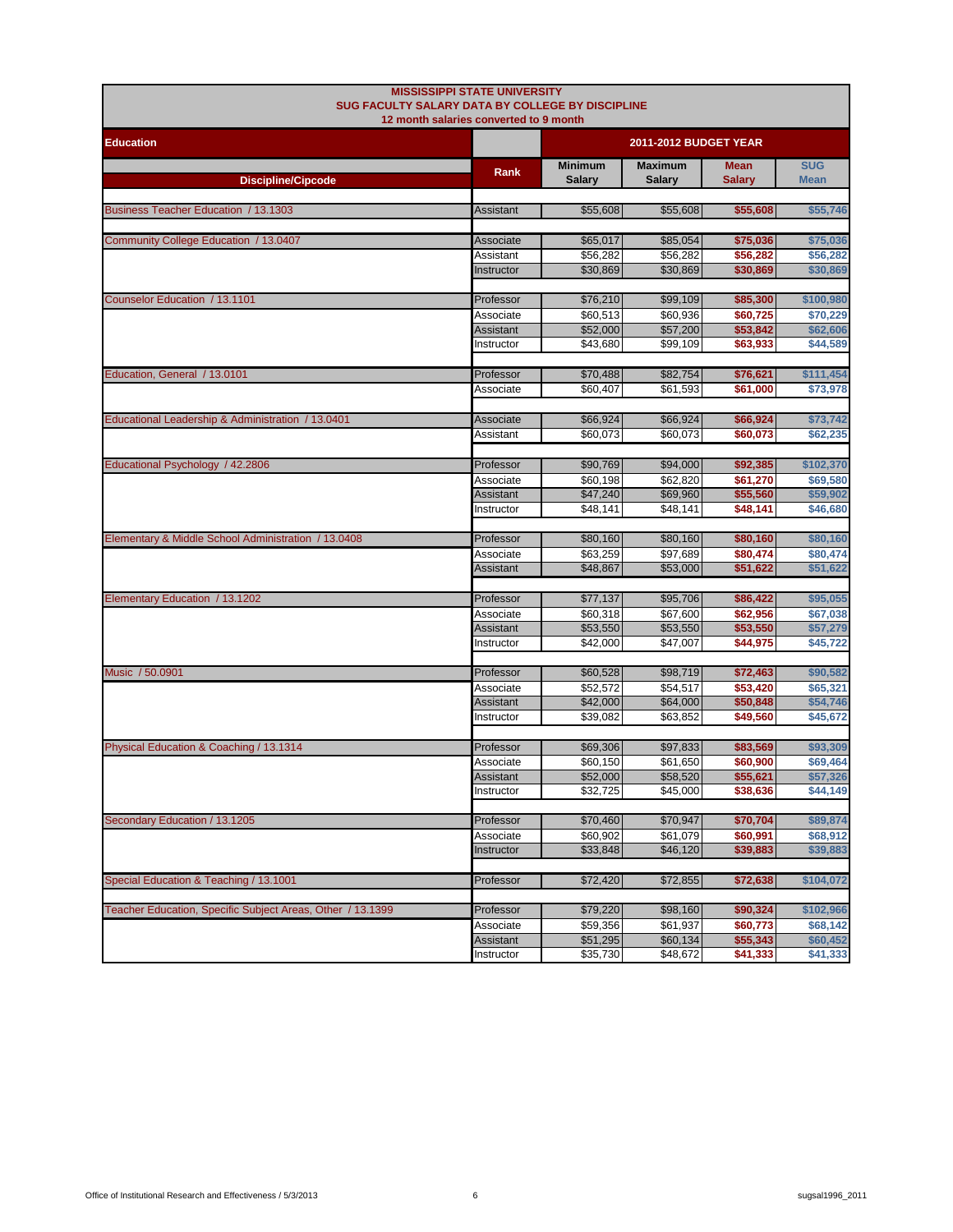| SUG FACULTY SALARY DATA BY COLLEGE BY DISCIPLINE                | <b>MISSISSIPPI STATE UNIVERSITY</b>    |                       |                       |                      |                      |  |
|-----------------------------------------------------------------|----------------------------------------|-----------------------|-----------------------|----------------------|----------------------|--|
|                                                                 | 12 month salaries converted to 9 month |                       |                       |                      |                      |  |
| <b>Engineering</b>                                              |                                        | 2011-2012 BUDGET YEAR |                       |                      |                      |  |
|                                                                 | Rank                                   | <b>Minimum</b>        | <b>Maximum</b>        | <b>Mean</b>          | <b>SUG</b>           |  |
| <b>Discipline/Cipcode</b>                                       |                                        | <b>Salary</b>         | <b>Salarv</b>         | <b>Salary</b>        | <b>Mean</b>          |  |
|                                                                 |                                        |                       |                       |                      |                      |  |
| Aerospace Engineering / 14.0201                                 | Professor                              | \$99,654              | \$130,880             | \$114,824            | \$139,021            |  |
|                                                                 | Associate<br><b>Assistant</b>          | \$81,077<br>\$57,260  | \$104,704<br>\$75,298 | \$90,093<br>\$68,527 | \$97,610<br>\$80,198 |  |
|                                                                 | Instructor                             | \$45.000              | \$57,134              | \$51.234             | \$51,711             |  |
|                                                                 |                                        |                       |                       |                      |                      |  |
| Bioengineering & Biomedical Engineering / 14.0501               | Professor                              | \$84,278              | \$98,076              | \$91,177             | \$158,917            |  |
|                                                                 | Associate                              | \$75,766              | \$78,461              | \$77,113             | \$100,263            |  |
|                                                                 | <b>Assistant</b>                       | \$57,260              | \$75,600              | \$68,924             | \$80,820             |  |
|                                                                 |                                        |                       |                       |                      |                      |  |
| Chemical Engineering / 14.0701                                  | Professor                              | \$143,150             | \$143,150             | \$143,150            | \$142,671            |  |
|                                                                 | Associate<br>Assistant                 | \$83,041<br>\$31,414  | \$109,063<br>\$31,414 | \$93,020<br>\$31,414 | \$95,090<br>\$83,413 |  |
|                                                                 |                                        |                       |                       |                      |                      |  |
| Civil Engineering / 14.0801                                     | Professor                              | \$125,657             | \$133,800             | \$130,152            | \$129,483            |  |
|                                                                 | Associate                              | \$78,200              | \$87,500              | \$82,833             | \$92,738             |  |
|                                                                 | <b>Assistant</b>                       | \$49,342              | \$79,900              | \$63,857             | \$79,692             |  |
|                                                                 |                                        |                       |                       |                      |                      |  |
| Computer & Information Sciences / 11.0101                       | Professor                              | \$94,490              | \$143,150             | \$114,066            | \$147,454            |  |
|                                                                 | Associate                              | \$89,680              | \$102,086             | \$92,688             | \$103,749            |  |
|                                                                 | Assistant                              | \$55,297              | \$84,400              | \$78,099             | \$88,457             |  |
|                                                                 | Instructor                             | \$45,000              | \$70,000              | \$53,333             | \$54,294             |  |
| Computer Engineering / 14.0901                                  | Professor                              | \$168,612             | \$168,612             | \$168,612            | \$127,780            |  |
|                                                                 | Associate                              | \$84,491              | \$89,100              | \$86,796             | \$92,663             |  |
|                                                                 | Assistant                              | \$86,000              | \$88,400              | \$87,200             | \$85,281             |  |
|                                                                 |                                        |                       |                       |                      |                      |  |
| Electrical & Electronics Engineering / 14.1001                  | Professor                              | \$96,944              | \$176,982             | \$128,482            | \$140,452            |  |
|                                                                 | Associate                              | \$83,000              | \$97,318              | \$91,322             | \$96,708             |  |
|                                                                 | Assistant                              | \$51,043              | \$83,200              | \$68,959             | \$85,651             |  |
|                                                                 | Instructor                             | \$49,491              | \$49,491              | \$49,491             | \$62,583             |  |
|                                                                 |                                        |                       |                       |                      |                      |  |
| Engineering, Other / 14.9999                                    | Associate<br>Assistant                 | \$88,235<br>\$67,485  | \$89,380<br>\$76,247  | \$88,808<br>\$71,570 | \$93,246<br>\$69,424 |  |
|                                                                 |                                        |                       |                       |                      |                      |  |
| Industrial Engineering / 14.3501                                | Professor                              | \$99,333              | \$117,731             | \$107,134            | \$140,484            |  |
|                                                                 | Associate                              | \$83.828              | \$88,643              | \$85,934             | \$93.468             |  |
|                                                                 | Assistant                              | \$62,430              | \$77,487              | \$72,242             | \$78,642             |  |
|                                                                 | Instructor                             | \$61,215              | \$61,215              | \$61,215             | \$49,515             |  |
|                                                                 |                                        |                       |                       |                      |                      |  |
| Industrial Production Technologies/Technicians, Other / 15.0699 | Professor                              | \$124,336             | \$124,336             | \$124,336            | \$111,423            |  |
|                                                                 | Assistant                              | \$56,360              | \$78,750              | \$66,687             | \$67,390             |  |
|                                                                 |                                        |                       |                       |                      |                      |  |
| Industrial Technology/Technician / 15.0612                      | Associate                              | \$59,630              | \$59,630              | \$59,630             | \$59,630             |  |
|                                                                 | Instructor                             | \$36,225              | \$43,168              | \$39,697             | \$39,697             |  |
| Mechanical Engineering / 14.1901                                | Professor                              | \$93,487              | \$192,669             | \$127,207            | \$132,765            |  |
|                                                                 | Associate                              | \$95,000              | \$95,000              | \$95,000             | \$93,100             |  |
|                                                                 | Assistant                              | \$57,260              | \$82,400              | \$70,182             | \$82,178             |  |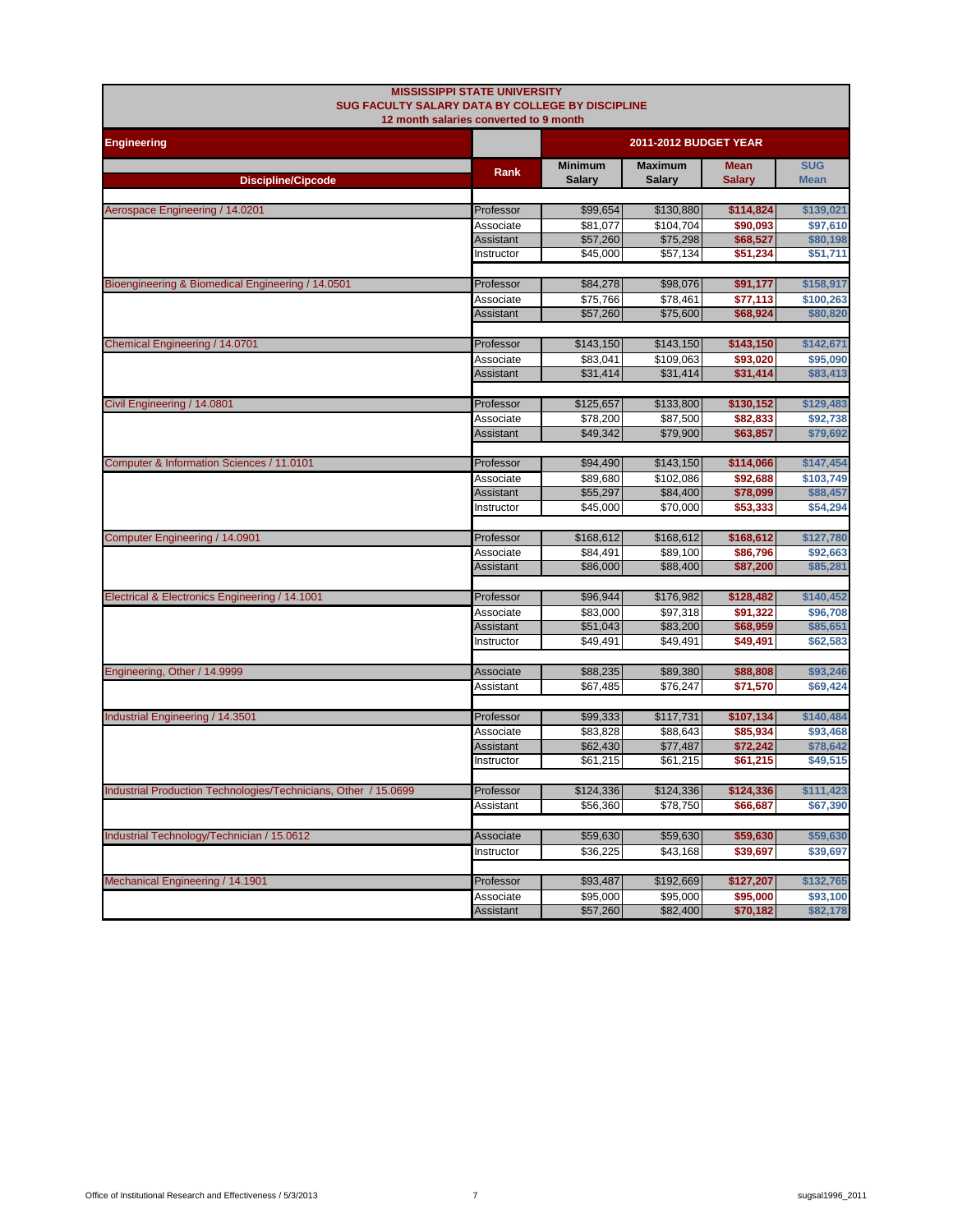| SUG FACULTY SALARY DATA BY COLLEGE BY DISCIPLINE<br>12 month salaries converted to 9 month | <b>MISSISSIPPI STATE UNIVERSITY</b> |                                 |                           |          |          |
|--------------------------------------------------------------------------------------------|-------------------------------------|---------------------------------|---------------------------|----------|----------|
| <b>Forest Resources</b>                                                                    |                                     | <b>2011-2012 BUDGET YEAR</b>    |                           |          |          |
| <b>Discipline/Cipcode</b>                                                                  | <b>Rank</b>                         | <b>Minimum</b><br><b>Salary</b> | <b>SUG</b><br><b>Mean</b> |          |          |
|                                                                                            |                                     |                                 |                           |          |          |
| Forestry, General / 03.0501                                                                | Professor                           | \$70,728                        | \$114,847                 | \$80,231 | \$92,517 |
|                                                                                            | Associate                           | \$63,938                        | \$80,818                  | \$69,010 | \$69,680 |
|                                                                                            | Assistant                           | \$55,829                        | \$72,888                  | \$61,291 | \$61,724 |
|                                                                                            | Instructor                          | \$40,900                        | \$40,900                  | \$40,900 | \$49,904 |
|                                                                                            |                                     |                                 |                           |          |          |
| Wildlife, Fish & Wildlands Science & Management / 03.0601                                  | Professor                           | \$69,336                        | \$126,603                 | \$81,977 | \$84,723 |
|                                                                                            | Associate                           | \$55,548                        | \$68,513                  | \$84,034 | \$63,543 |
|                                                                                            | Assistant                           | \$55,739                        | \$60,937                  | \$58,626 | \$58,211 |
|                                                                                            |                                     |                                 |                           |          |          |
| Wood Science & Wood Products/Pulp & Paper Technology / 03.0509                             | Professor                           | \$69,991                        | \$126,553                 | \$84,784 | \$88,408 |
|                                                                                            | Associate                           | \$65,812                        | \$65,812                  | \$65,812 | \$74,003 |
|                                                                                            | Assistant                           | \$46,367                        | \$63,023                  | \$56,275 | \$59,302 |